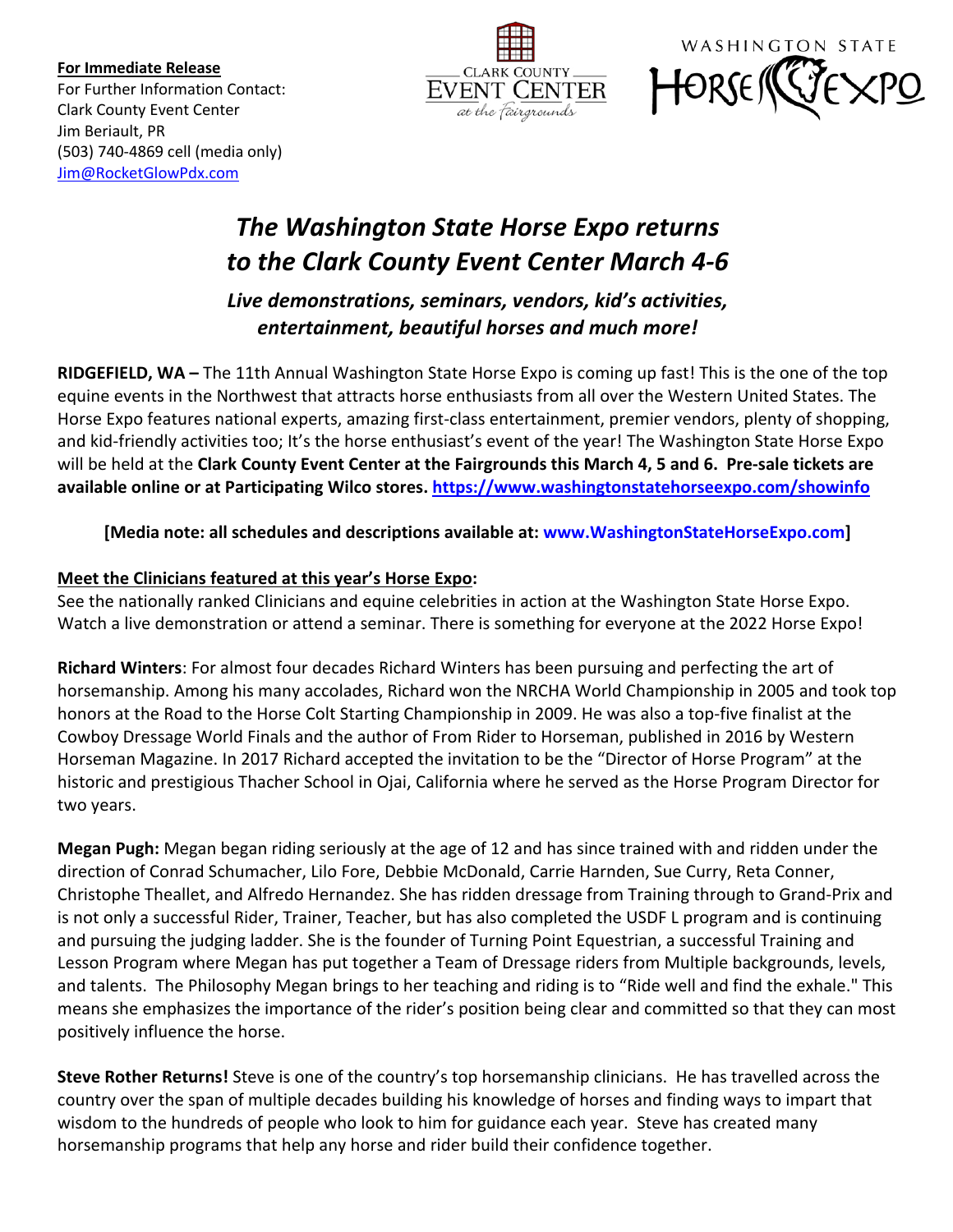His *Excel with Horses program* has helped people create stronger relationships with their horses and gives people the tools they need to work through any problem they may encounter.

The methods he uses and teaches work for all breeds, within all disciplines, and he is dedicated to helping every rider, no matter their level of experience, get the partnership that they truly want with their horse.

**Robert Eversole**: Internationally recognized clinician, keynote speaker, riding instructor, and author of the best-selling book "The ABCs of Trail Riding and Horse Camping", Robert "the TrailMeister" coaches horse owners of every experience level on how to enjoy trail riding and camping with equines. Robert's passion is providing educational and entertaining clinics to help horse owners move past their fears and on to their ambitions and dreams of trail riding and horse camping. TrailMeister clinics are filled with practical, workable information that every rider and camper can use. Clinic attendees will leave with the tools and confidence they need to enjoy the great outdoors safely. Robert helps riders realize their goals.

**Caeli Cavanagh**: Caeli's love of liberty work started with the North American Apassionata tour, where she performed with Icelandic Horses and loved to watch the liberty teams in the show. Upon returning home, she developed her own style and techniques of liberty training based on equine learning theory and behavior. She has performed in various exhibitions around the United States as well as being a featured performer at large expos in Iceland, including Laufskalarett and Landsmot. In her riding career Caeli was the third American to ever attend Holar University College's Bachelor's program in Riding and Riding Instruction, as well as one of only three Americans with a Level 3 International Training and Teaching Certification from FEIF, the international Icelandic Horse association.

# **More entertainment at the Washington State Horse Expo!**

Spectators will be treated to amazing performances during the **2022 Saturday Night Extravaganza** featuring our Clinicians and special guests this **Saturday, March 5th, at 7:00pm in the Exhibition Hall.** Seating opens at 6:00pm. **Admission requires a separate ticket and must be purchased in order to see the Extravaganza.** Visit: www.ClarkCoEventCenter.com to buy Extravaganza Tickets!

Meet **Jessica Abatie** at the show! Jessica has worked with some of the best in the business in several areas of horsemanship and has recognized the importance of timing not only in starting colts, but to liberty & timed events as well. Some of Jessica's top achievements have led her to the top in Western Horseman of Oregon, Extreme Cowboy Racing, Makeover competitions, barrel races and Omoksee's, winning a multitude of titles, saddles and arena records. Jessica's ability to coach horses and riders has also brought them success in the arena as well.

Internationally known duo **Morgan Wagner and Endo,** her 17-year-old Appaloosa, demonstrate more than riding and liberty - they have mastered the art of teamwork. **Endo is completely blind**. Due to painful recurrent uveitis, also known as moon blindness, Endo had to have his eyes removed when he was twelve. Initially Endo had one eye removed, but it became obvious that his second eye would have to be removed as well. Knowing this, Morgan began working with him before he was completely blind. She started switching him to voice commands and blindfolding him while asking him to move forward and trust her. Morgan and Endo, Eugene Oregon residents, have become an inspiration for people worldwide.

See **The Gypsy Chyx** at the Horse Expo! This small group of "Gypsy" women has become friends through their common love and passion for the wonderful Gypsy and Drum horse breed. Gypsy and Drum horses are a unique breed in many ways. They are a relatively new breed to our country and were first imported into the United States from the United Kingdom in 1996. See them perform with this exciting breed at the show!